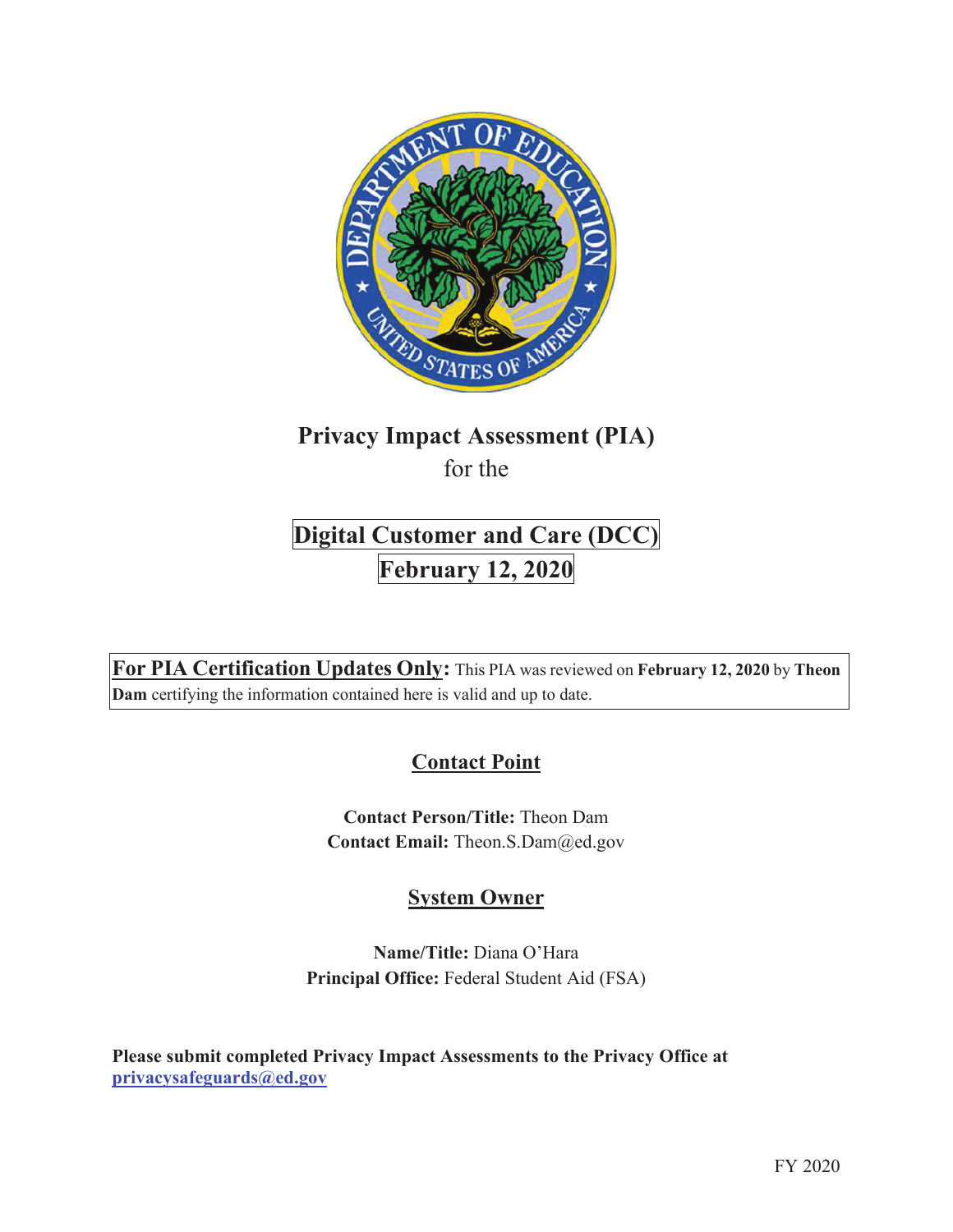*Please complete this Privacy Impact Assessment (PIA) on how personally identifiable information (PII) is collected, stored, protected, shared, and managed electronically by your system. You may wish to consult with your ISSO in completing this document. If a question does not apply to your system, please answer with N/A.*

#### **1. Introduction**

**1.1.** Describe the system including the name, acronym, and a brief description of the program or purpose for the system.

Digital and Customer Care (DCC) is a mission supportive, major application whose infrastructure is hosted on the FSA Cloud. The DCC platform is a unified digital frontend process to assist borrowers with all financial aid needs from origination and disbursement to repayment through a single consolidated website. The DCC major components are the Digital Platform, Marketing Platform, and Customer Care Platform.

**1.2.** Describe the purpose for which the personally identifiable information  $(PII)^{1}$  is collected, used, maintained or shared.

Federal Student Aid (FSA) collects personally identifiable information on individuals throughout the student aid lifecycle for identity verification and financial aid eligibility. The DCC is the front-end process that connects the one, consolidated website for borrowers to interact with the various back-end systems that maintain and process the PII for multiple purposes throughout FSA. The PII collected via the DCC website will be transmitted, as appropriate, to National Student Loan Data System (NSLDS), Common Origination and Disbursement (COD), Central Processing System (CPS), and Customer Engagement Management System (CEMS). For more information on how your records are handled, please refer to those individual PIAs and SORNs at www.ed.gov/privacy.

**1.3.** Is this a new system, or one that is currently in operation?

#### New System

**1.4.** Is this PIA new, or is it updating a previous version?

<sup>&</sup>lt;sup>1</sup> The term "personally identifiable information" refers to information which can be used to distinguish or trace an individual's identity, such as their name, social security number, biometric records, etc. alone, or when combined with other personal or identifying information which is linked or linkable to a specific individual, such as date and place of birth, mother's maiden name, etc. OMB Circular A-130, page 33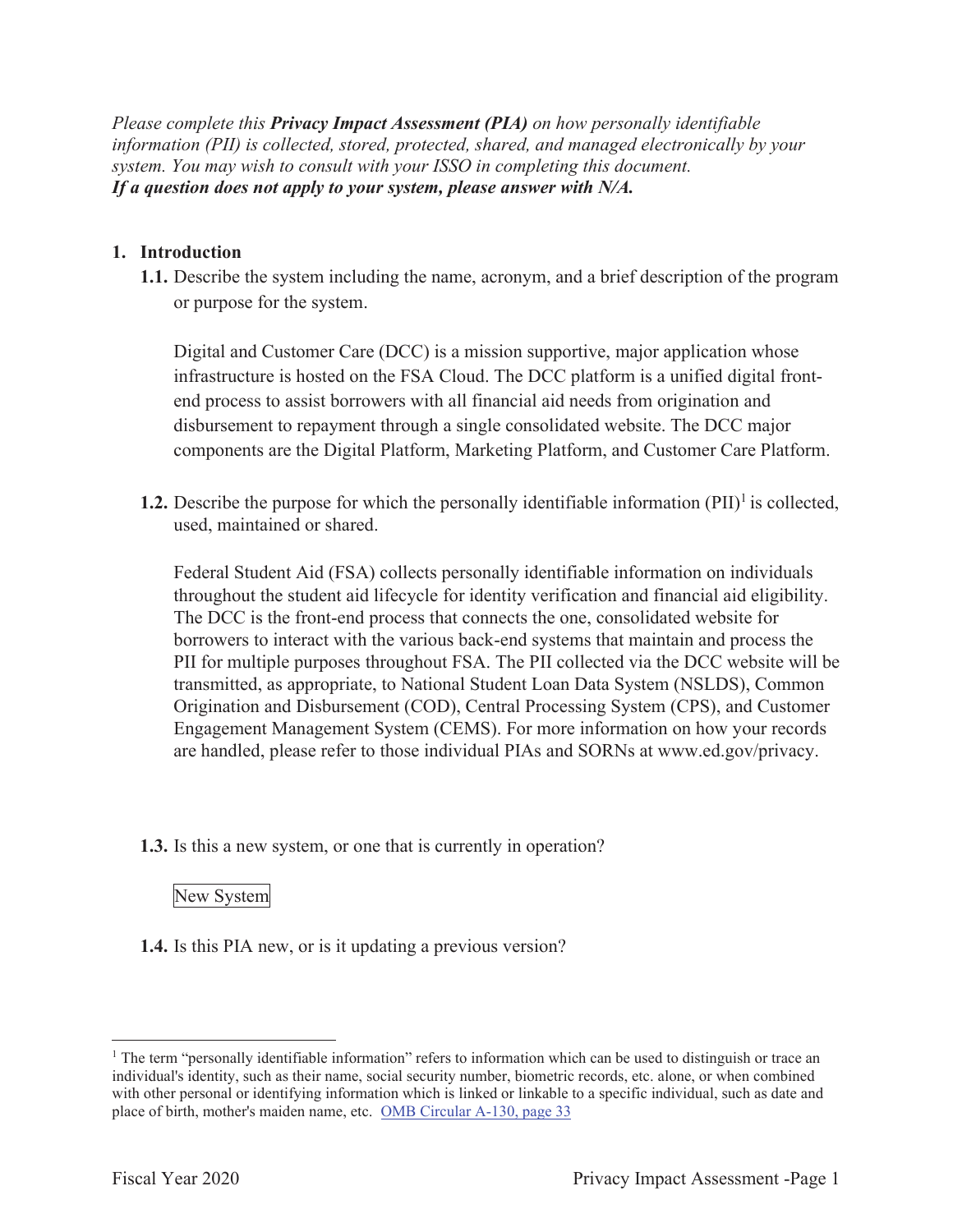## New PIA

**1.5.** Is the system operated by the agency or by a contractor?

### Contractor

**1.5.1.** If the system is operated by a contractor, does the contract or other acquisitionrelated documents include privacy requirements?

 $\Box N/A$ Yes

## **2. Legal Authorities and Other Requirements** *If you are unsure of your legal authority, please contact your program attorney.*

**2.1.** What specific legal authorities and/or agreements permit and regulate the collection and use of data by the system? Please include name and citation of the authority.

The authority to collect is based on the Higher Education Act (HEA) of 1965, as amended. Sections 483 and 484 of the Higher Education Act of 1965, as amended, gives FSA the authority to ask these questions, and to collect Social Security numbers (SSN), from both the applicant and their parents.

#### **SORN**

**2.2.** Is the information in this system retrieved by an individual's name or personal identifier such as a Social Security Number or other identification?

Yes

**2.2.1.** If the above answer is **YES,** this system will need to be covered by Privacy Act System of Records Notice(s)  $(SORN(s))$ .<sup>2</sup> Please provide the SORN name, number, Federal Register citation and link, or indicate that a SORN is in progress.  $\Box N/A$ 

<sup>&</sup>lt;sup>2</sup> A System of Records Notice (SORN) is a formal notice to the public that identifies the purpose for which PII is collected, from whom and what type of PII is collected, how the PII is shared externally (routine uses), and how to access and correct any PII maintained by ED. https://connected.ed.gov/om/Documents/SORN-Process.pdf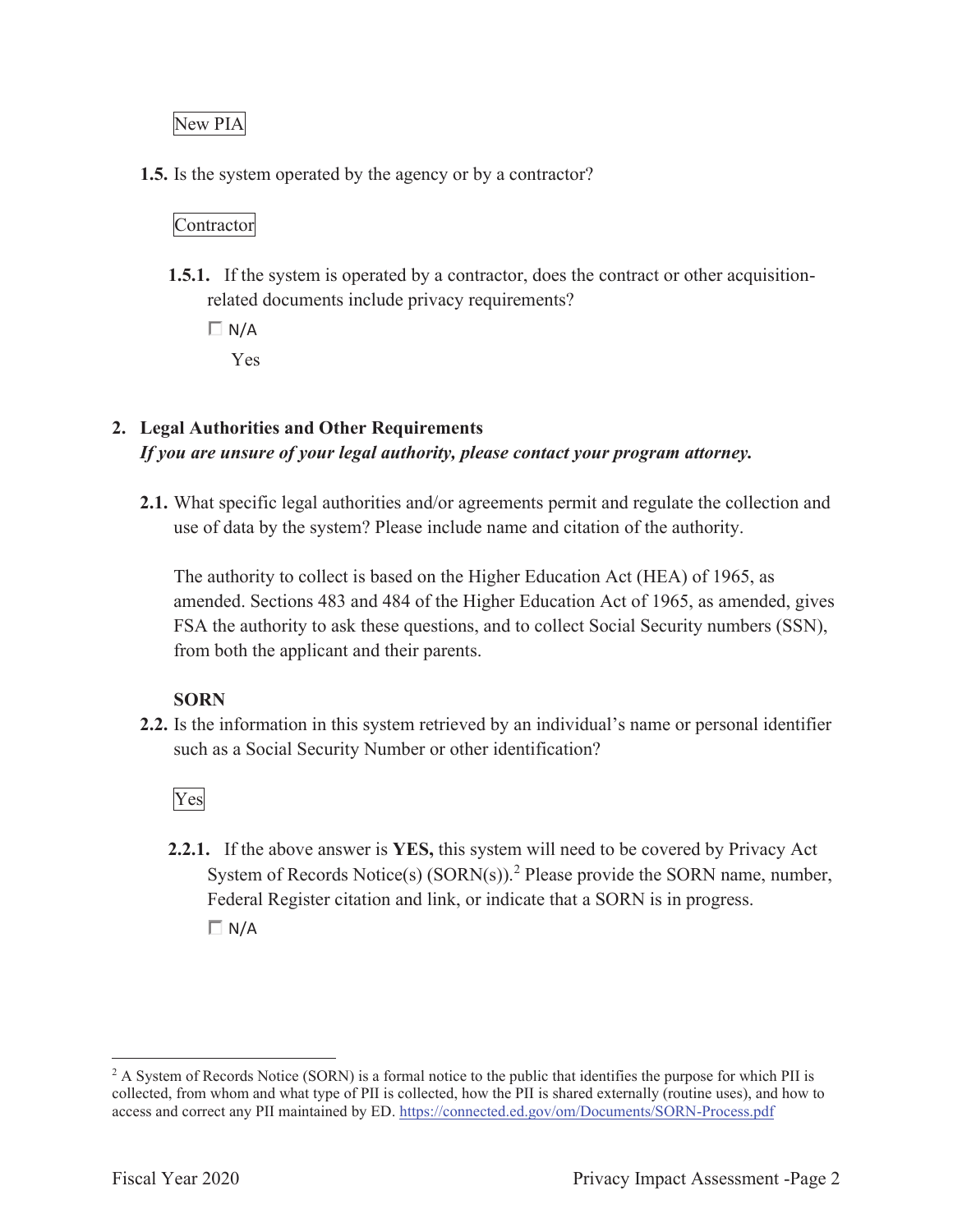Federal Student Aid Application File (18-11-01). October 29, 2019. 84 FR 57856- 57863. https://www.federalregister.gov/documents/2019/10/29/2019-23581/privacyact-of-1974-system-of-records

Common Origination and Disbursement System (18-11-02). August 16, 2019. 84 FR 41979-41987. https://www.federalregister.gov/documents/2019/08/16/2019- 17615/privacy-act-of-1974-system-of-records

National Student Loan Database System (18-11-06). September 9, 2018. 84 FR 47265-47271. https://www.federalregister.gov/documents/2019/09/09/2019- 19354/privacy-act-of-1974-system-of-records

Customer Engagement Management System (CEMS) (18-11-11). June 13, 2018. 83 FR 27587-27591. https://www.federalregister.gov/documents/2018/06/13/2018- 12700/privacy-act-of-1974-system-of-records

**2.2.2.** If the above answer is **NO**, explain why a SORN was not necessary. For example, the information is not retrieved by an identifier, the information is not maintained in a system of records, or the information is not maintained by the Department, etc.

 $\overline{M}$  N/A

Click here to enter text.

#### **Records Management**

**If you do not know your records schedule, please consult with your records liaison or send an email to RMHelp@ed.gov**

**2.3.** What is the records retention schedule approved by National Archives and Records Administration (NARA) for the records contained in this system? Please provide all relevant NARA schedule numbers and disposition instructions.

The records maintained or transmitted through DCC follow the records disposition schedule for each back-end system. The applicable records schedules are as follows:

ED Records Schedule No. 051 – National Student Loan Data System (DAA-0441-2017- 0004) (ED 051). Records are destroyed 30 years after cutoff. Cutoff is annually when an applicable account is paid in full.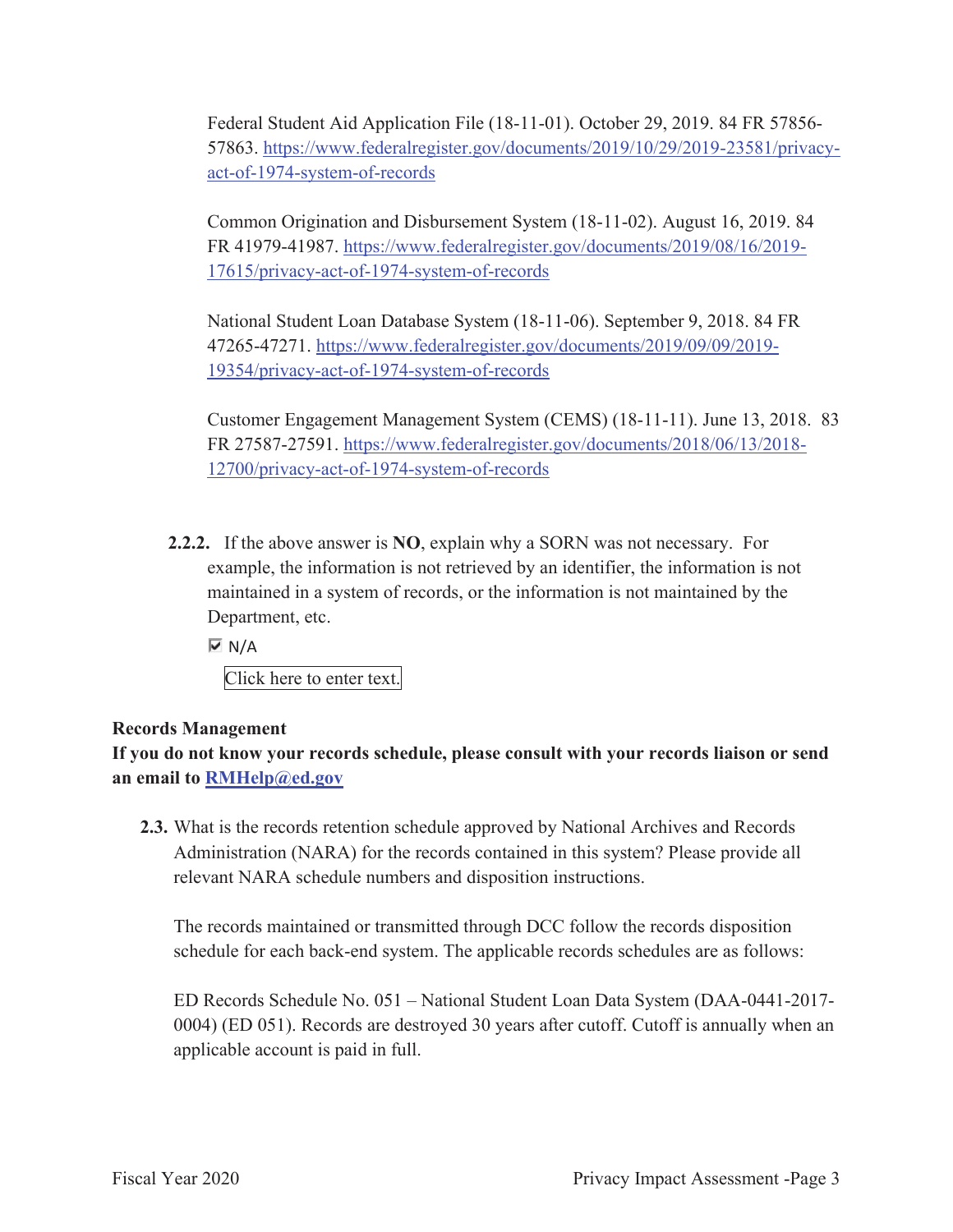ED Record Schedule No. 052 – Ombudsman Case Files (N1-411-09-21) (ED 052). This records schedule is being amended and pending approval by National Archives and Records Administration (NARA). Records will be held indefinitely until the applicable NARA approved amendments are in effect.

ED Record Schedule No. 072 – FSA Application, Origination, and Disbursement Records (DAA-0441-2013-0002) (ED 072). This records schedule is being amended and pending approval by the NARA. Applicable records will be held indefinitely until the applicable NARA approved amendments are in effect.

**2.4.** Is the PII contained in this system disposed of appropriately, and in accordance with the timelines in the records disposition schedule?

Yes

### **3. Characterization and Use of Information**

#### **Collection**

**3.1.** List the specific PII elements (e.g., name, email, address, phone number, date of birth, Social Security, etc.) that the system collects, uses, disseminates, or maintains.

PII that is maintained in DCC is used for identification verification and can include basic identifying and contact information such as first and last name, date of birth, phone number, mailing address, email address, and Social Security number (SSN). These PII elements are initially collected through the FAFSA application and can be modified or added to through interactions with DCC. Additionally, information regarding your Federal student loans and other types of aid will be maintained and/or transmitted through DCC.

For a more detailed description of the records that can be collected and transmitted through DCC, please refer to each back-end system's PIA or SORN.

**3.2.** Does the system collect only the minimum amount required to achieve the purpose stated in Question 1.2?

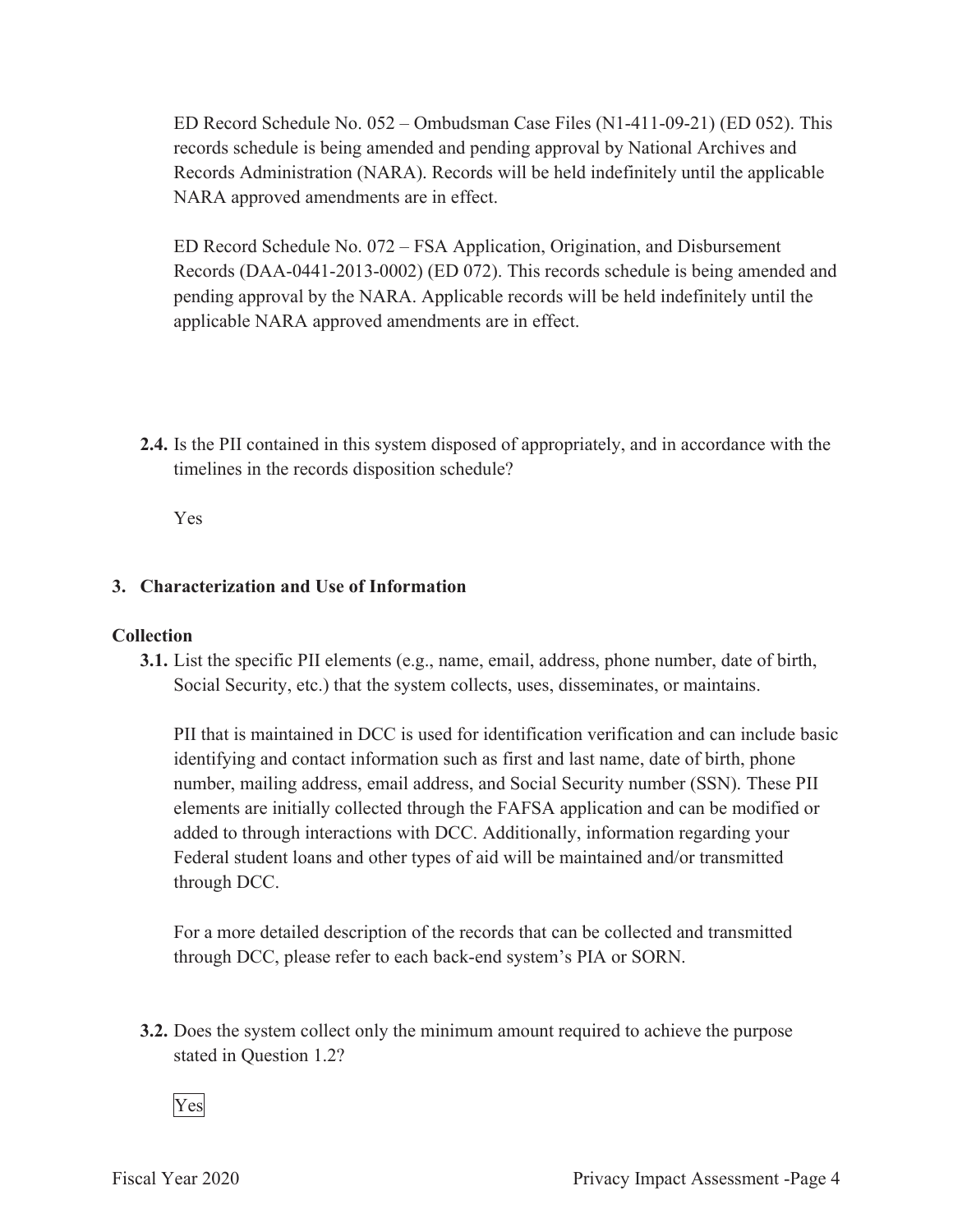**3.3.** What are the sources of PII collected (e.g., individual, school, another agency, commercial sources, etc.)?

PII is either collected directly from individuals (students/borrowers and/or parents) or is transferred from: Common Origination and Disbursement (COD) National Student Loan Database System (NSLDS) Central Processing System (CPS) Customer Engagement Management System (CEMS)

**3.4.** How is the PII collected from the stated sources listed in Question 3.3 (e.g., paper form, web page, database, etc.)?

PII is collected directly from the individual either verbally over the phone or electronically via the DCC webpage. Transfers of information between DCC and the back-end systems are done so electronically.

**3.5.** How is the PII validated or confirmed to ensure the integrity of the information collected?<sup>3</sup> Is there a frequency at which there are continuous checks to ensure the PII remains valid and accurate?

Data is collected directly from individuals, who are responsible for self-validating the correctness of the information they provide through DCC. Data are revalidated by callcenter agents whenever a borrower calls. All other validation of records is the responsibility of the back-end system.

#### **Use**

**3.6.** Describe how the PII is used to achieve the purpose stated in Question 1.2 above.

PII is used for identification verification and financial aid eligibility determination throughout the student aid lifecycle.

**3.7.** Is the system using PII for testing/researching new applications or information systems prior to deployment or for training employees?



<sup>&</sup>lt;sup>3</sup> Examples include restricted form filling, account verification, editing and validating information as it's collected, and communication with the individual whose information it is.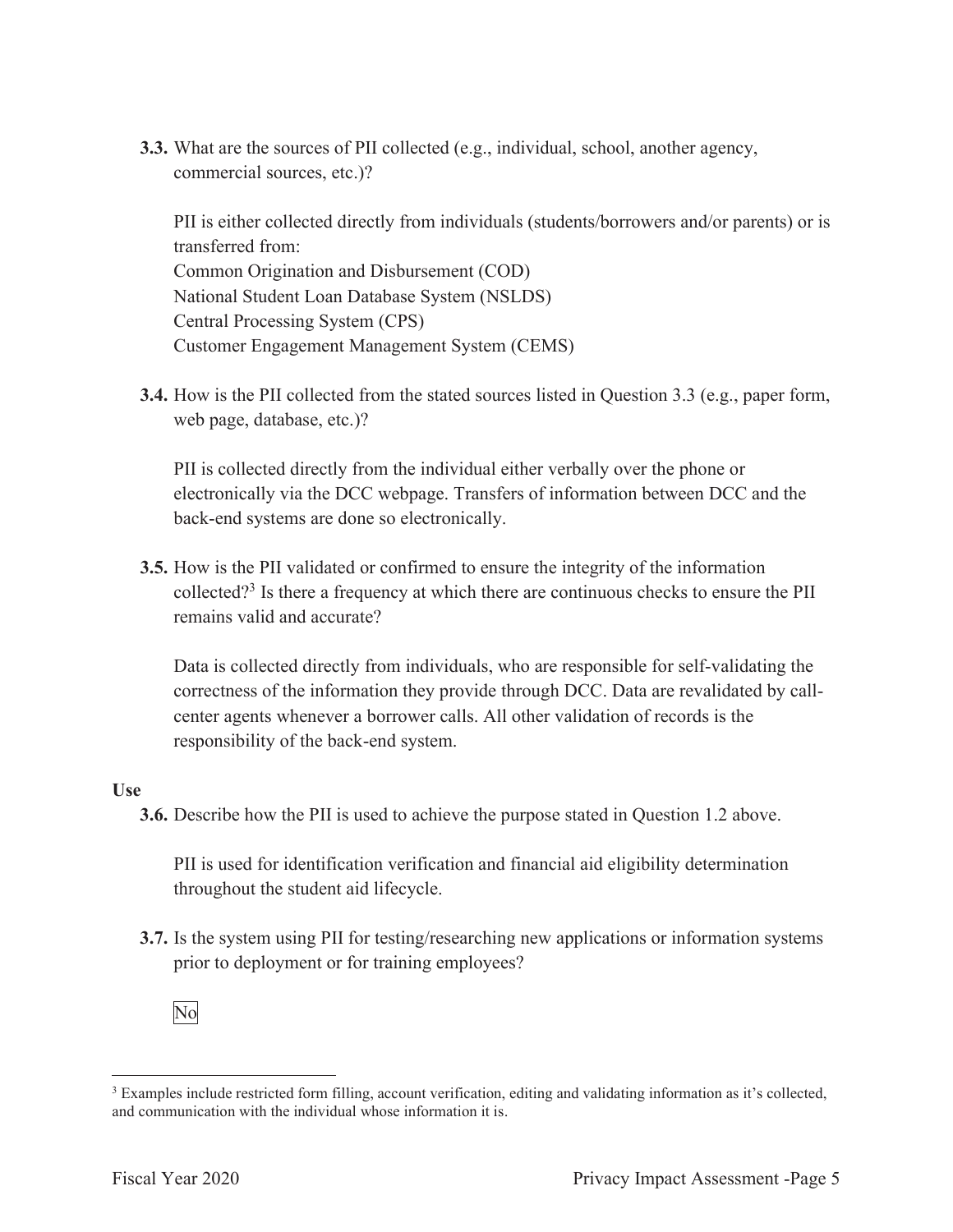**3.7.1.** If the above answer is **YES,** what controls are in place to minimize the risk and protect the data?

 $\overline{M}$  N/A

Click here to enter text.

#### **Social Security Numbers**

It is the Department's Policy that, in order to collect Social Security Numbers, the System Owner *must state the collection is: 1) authorized by law, 2) necessary for an agency purpose, and 3) there is no reasonable alternative.*

**3.8.** Does the system collect Social Security Numbers? Note that if the system maintains Social Security Numbers but does not explicitly collect them, answer 3.8.1 to address the purpose for maintaining them.

## No

**3.8.1.** If the above answer is **YES**, explain the purpose for its collection, and how the SSN will be used.

 $\Box N/A$ 

The SSN is initially collected through the FAFSA application and originally maintained in the Central Processing System (CPS). When borrowers access studentaid.ed.gov, the SSN is transmitted to DCC to be used as a unique identifier to access records across the various back-end systems.

**3.8.2.** Specify any alternatives considered in the collection of SSNs and why the alternatives were not selected.

 $\Box N/A$ 

Other alternatives were considered but SSN remains the most reliable way to match records.

#### **4. Notice**

**4.1.** How does the system provide individuals with notice about the collection of PII prior to its collection (e.g., direct notice, such as a Privacy Act Statement (if applicable) or public notice, such as a SORN, PIA,)? If notice is not provided, explain why not.

Direct notice, prior to collection, is provided during the FAFSA application process at studentaid.ed.gov when PII is collected by the Central Processing System. DCC is a new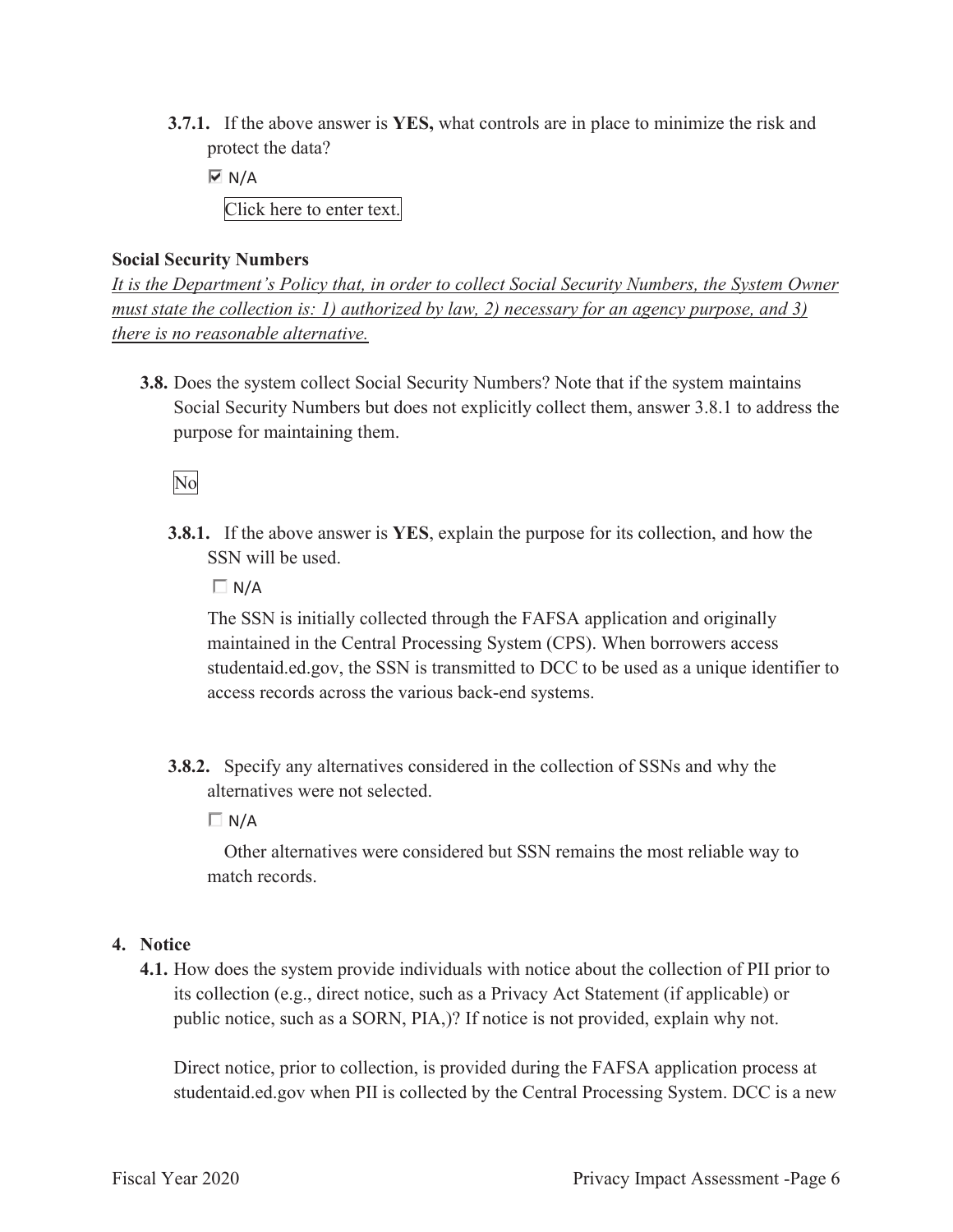system that utilizes this existing notice. Please refer to the CPS PIA for more information.

The DCC website (studentaid.ed.gov) provides additional detailed notice in its privacy policy.

**4.2.** Provide the text of the notice or the link to the webpage where the notice is posted if notice is provided other than by SORN or PIA.

 $\Box$  N/A

https://studentaid.ed.gov/sa/privacy - StudentAid.gov

The Privacy Policy for the DCC website is currently being drafted. This section will be updated when the policy is finalized.

**4.3.** What opportunities are available for individuals to consent to uses (including new uses of previously collected PII), decline to provide PII, or opt out of the project?

The borrower has the opportunity to initially decline to provide the information; however, providing certain information is required in order to (i) communicate with websites or customer service call centers, or (ii) receive certain benefits on a loan (such as deferment, forbearance, discharge, or forgiveness). If an applicant does not provide all of the information needed to process and service the aid, actions may be delayed or service may be denied.

**4.4.** Is the notice referenced in Question 4.1 reviewed and revised when there are changes in the practice, policy, or activities that affect the PII and privacy to ensure that individuals are aware of and can consent to, where feasible, these changes?

Yes

## **5. Information Sharing and Disclosures**

#### **Internal**

**5.1.** Will PII be shared internally with other ED principal offices? If the answer is **NO**, please skip to Question 5.4.

No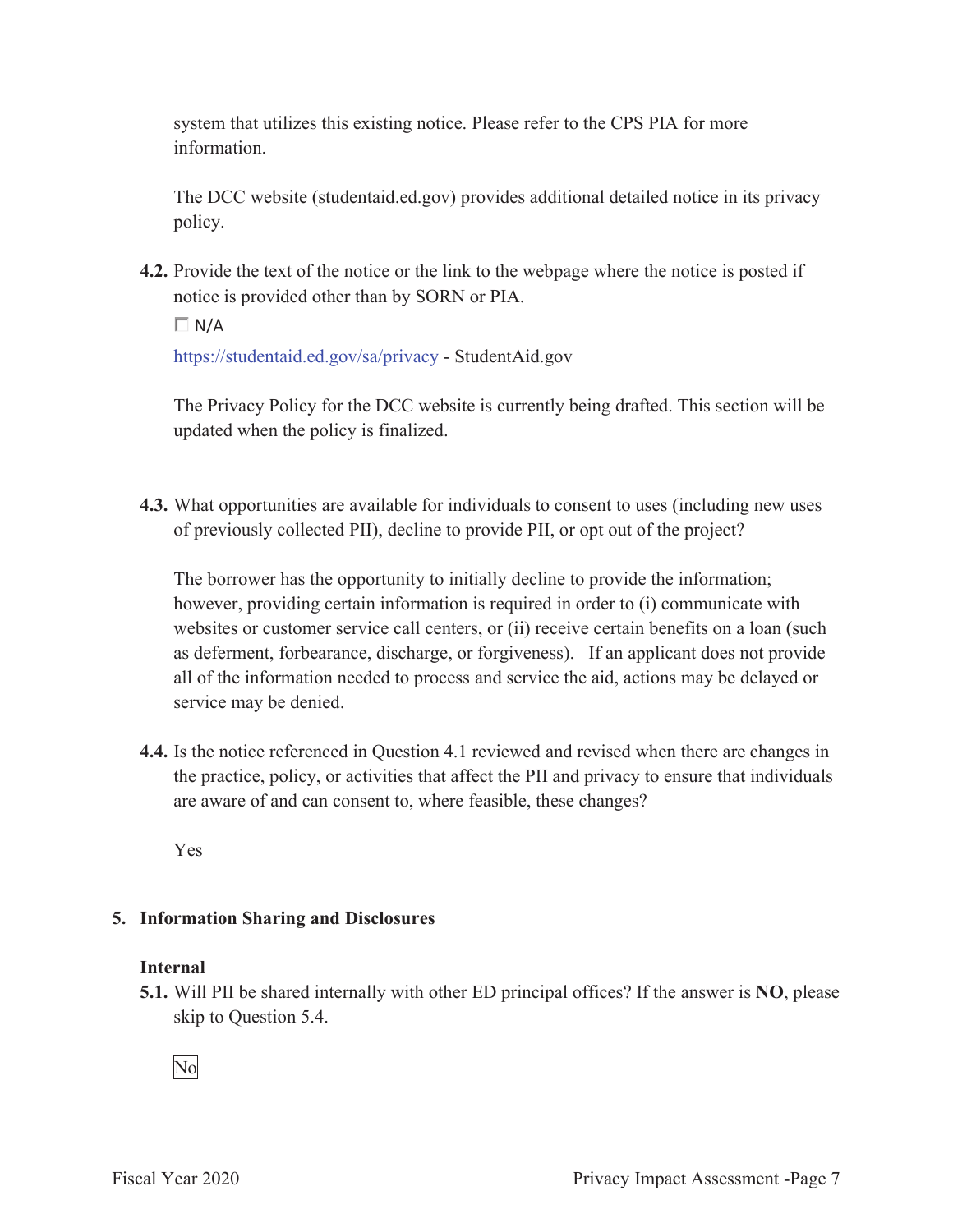**5.2.** What PII will be shared and with whom?

 $\overline{M}$  N/A Click here to enter text.

**5.3.** What is the purpose for sharing the specified PII with the specified internal organizations?

 $\overline{M}$  N/A

Click here to enter text.

#### **External**

**5.4.** Will the PII contained in the system be shared with external entities (e.g. another agency, school district, the public, etc.)? If the answer is **NO**, please skip to Question 6.1.

No

**5.5.** What PII will be shared and with whom? List programmatic disclosures only.<sup>4</sup> **Note: If you are sharing Social Security Numbers externally, please specify to whom and for what purpose**.

 $\Box N/A$ 

DCC does not share PII externally, but the PII collected or maintained in DCC may be shared in accordance with an applicable routine use published in the System of Record Notices for the relevant back-end systems.

. Please see question 2.2.1 for more information on applicable SORNs.

**5.6.** What is the purpose for sharing the PII with the specified external entities?

 $\overline{M}$  N/A

Click here to enter text.

**5.7.** Is the sharing with the external entities authorized?

 $\Box$  N/A Yes

<sup>4</sup> If this information is covered by Privacy Act System of Records Notice (SORN) please list only relevant programmatic disclosures listed under the Routine Uses section.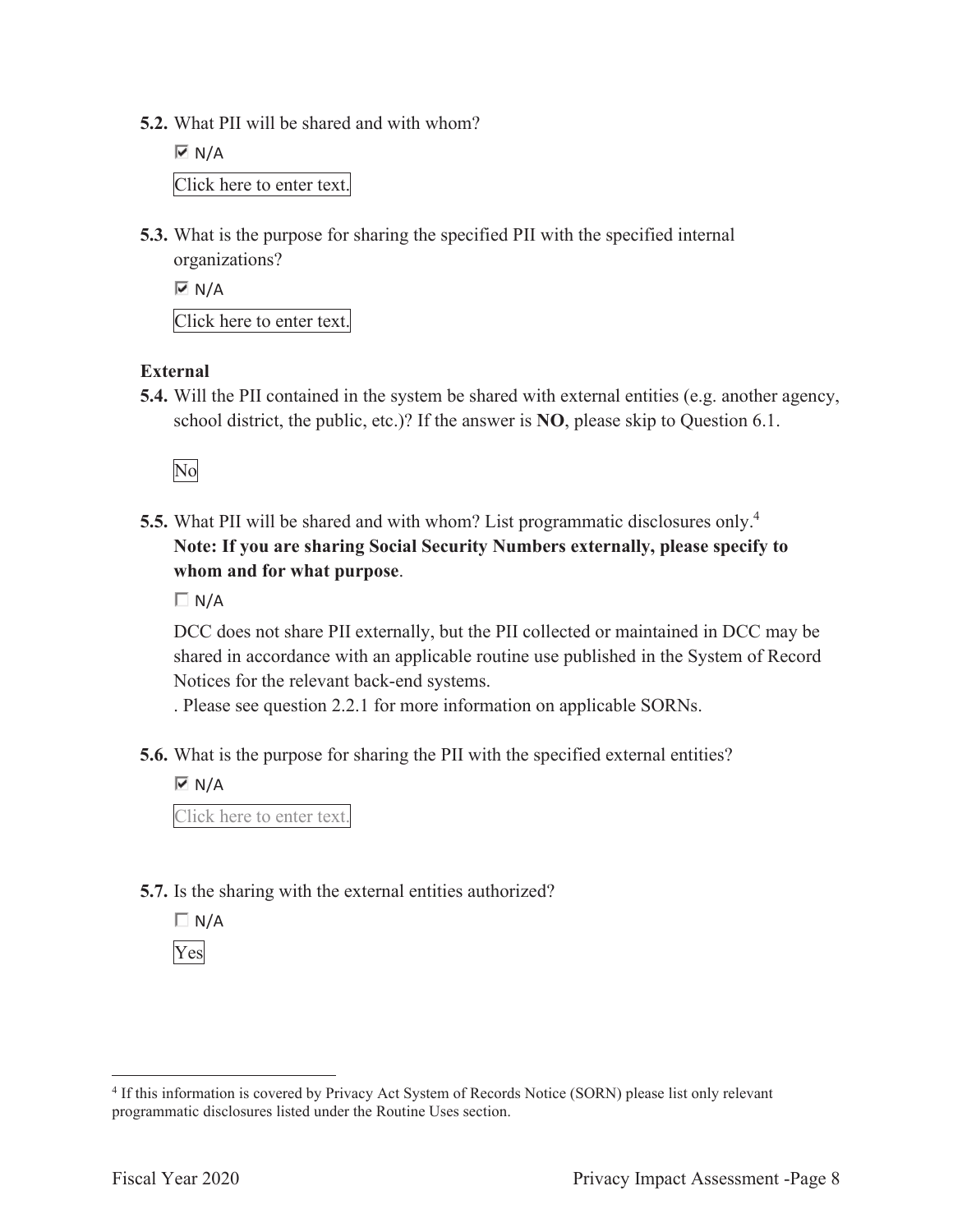**5.8.** Is the system able to provide and retain an account of any disclosures made and make it available upon request?

 $\overline{M}$  N/A Yes

**5.9.** How is the PII shared with the external entity (e.g. email, computer match, encrypted line, etc.)?

 $\overline{M}$  N/A Click here to enter text.

**5.10.** Is the sharing pursuant to a Computer Matching Agreement (CMA), Memorandum of Understanding (MOU), or other type of approved sharing agreement with another agency?

 $\overline{\triangleright}$  N/A

Click here to select.

**5.11.** Does the project place limitation on re-disclosure?

 $\overline{M}$  N/A Yes

#### **6. Redress**

**6.1.** What are the procedures that allow individuals to access their own information?

A user may access their records by signing into their studentaid.gov account. Additionally, a user may access records by calling the contact center.

Individuals may also contact the System Manager listed in the respective SORN in question 2.2.1 and provide the necessary particulars listed in order to request access to their own information.

**6.2.** What procedures are in place to allow the subject individual to correct inaccurate or erroneous information?

A user may correct PII displayed on their StudentAid.gov account by logging in and updating the account information. Additionally, a user may access and amend records by calling the contact center.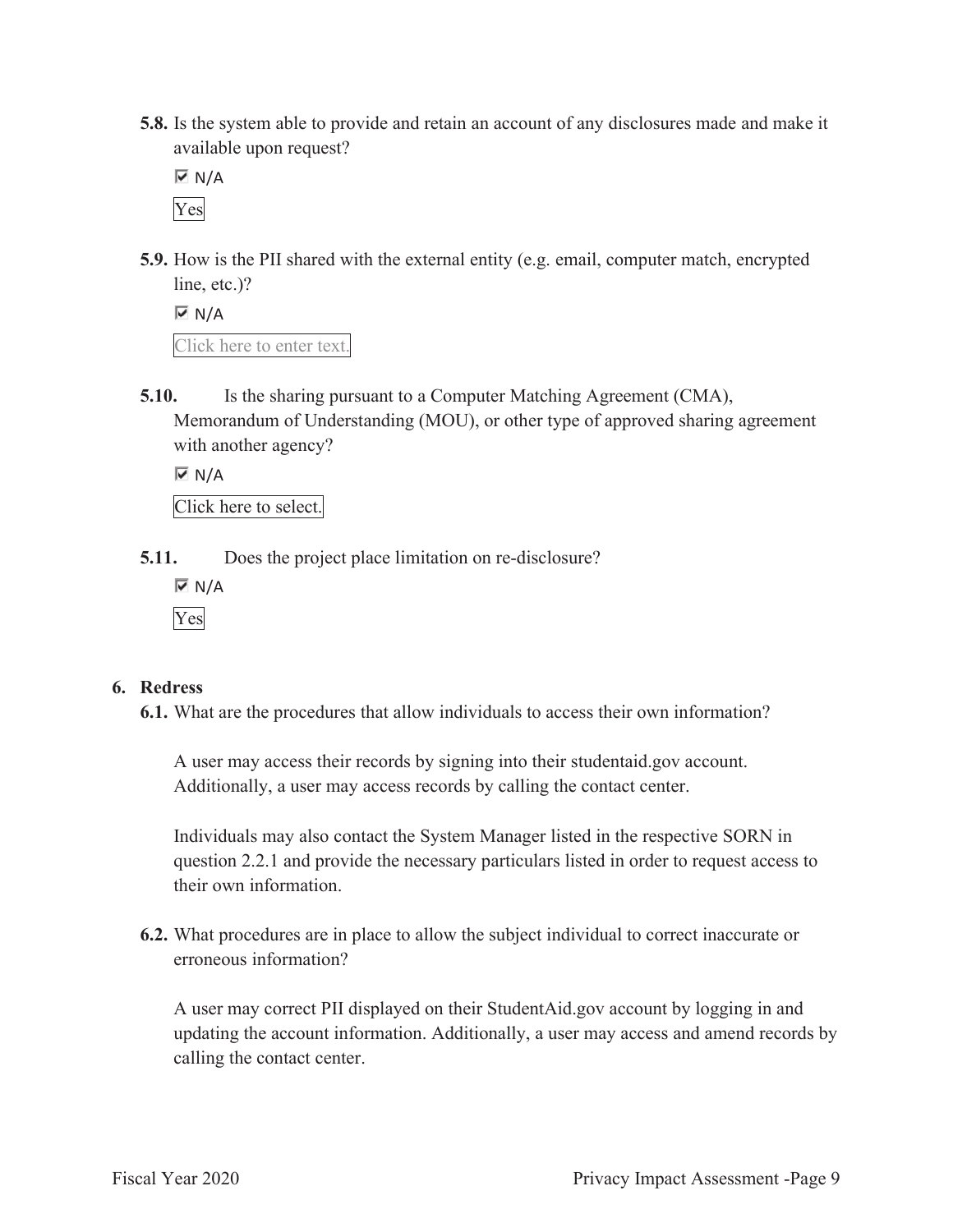Individuals can also request corrections or amendments to inaccurate or erroneous PII maintained by the Department by contacting the System Manager listed in the respective SORN in question 2.2.1.

**6.3.** How does the project notify individuals about the procedures for correcting their information?

Individuals are notified of the procedures for correcting their information through the publication of this PIA, the publication of the back-end systems' PIAs, and through the SORNs referenced in question 2.2.1.

#### *7.* **Safeguards**

## *If you are unsure which safeguards will apply, please consult with your ISSO.*

**7.1.** Does the principal office work with their CSO/ISSO to build privacy & security into the system and build privacy extensions to the extent feasible?



**7.2.** Is an Authority to Operate (ATO) required?



**7.3.** Under NIST FIPS Pub. 199, what is the security categorization of the system: **Low, Moderate, or High?**

 $\Box$  N/A Moderate

**7.4.** What administrative, technical, and physical safeguards are in place to protect the information?

The Department of Education and FSA have developed policies and procedures to address technical, administrative and physical safeguards.

Access to the system is controlled via:

Physical security controls such as 24hour security, access controlled areas; electronic access Controls such as different types of accounts, domains, privileged users, and role assignments and account management processes; periodic review of accounts to ensure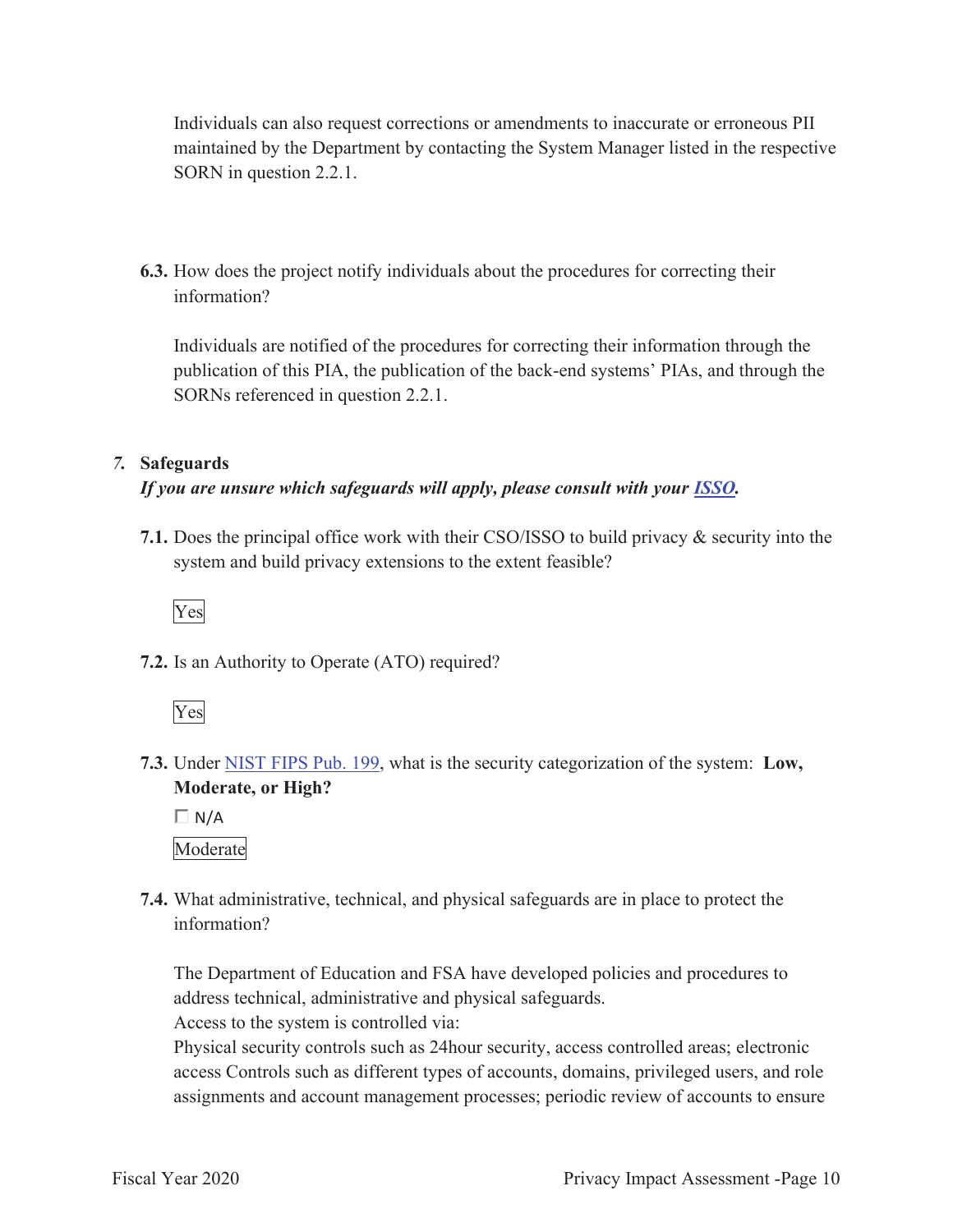there is no unusual activity or prolonged inactivity; ongoing audit log monitoring and review to detect anomalies; identification and authentication processes for both system administrators and borrowers; robust password security rules; Intrusion monitoring and detection and additional firewall rules; Configuration management policies and change review; Security assessments and compliance monitoring; encryption of data in transit and at rest; penetration testing and compliance tests via the security assessment process; and independent validation and verification of security and privacy control descriptions.

**7.5.** Is the information in the system appropriately secured in accordance with the IT security requirements and procedures as required by Federal law and policy?

#### Yes

**7.6.** Has a risk assessment been conducted where appropriate security controls to protect against that risk have been identified and implemented?

Yes

**7.7.** Please describe any monitoring, testing or evaluation conducted on a regular basis to ensure the security controls continue to work properly at safeguarding the PII.

Monitoring, testing, and evaluation are ongoing as FSA follows the Department's Lifecycle Management framework and takes part in the Authority to Operate (ATO) process which includes a rigorous assessment of the security and privacy controls and potential plans of actions and milestones to remediate any identified deficiencies. Additionally, the DCC application, along with the supporting GSS, are scanned regularly using automated tools. The results of the vulnerability scans are reviewed and addressed at the application and infrastructure levels. Annual security assessments are conducted as self-assessments and independent assessments. Intrusion detection and monitoring systems are employed to review accesses and modifications and detect anomalies. Changes are captured and reviewed in audit logs for all software components.

#### **8. Auditing and Accountability**

**8.1.** How does the system owner assess and ensure that the PII is used in accordance with stated practices in this PIA?

The system owner included the privacy program throughout the development of this new system. Since this is a front-facing system to multiple back-end systems, the system owner in ensures consistency and relevancy with the other relevant PIAs and SORNs. At the moment, all the connected PIAs are being updated to ensure the privacy is